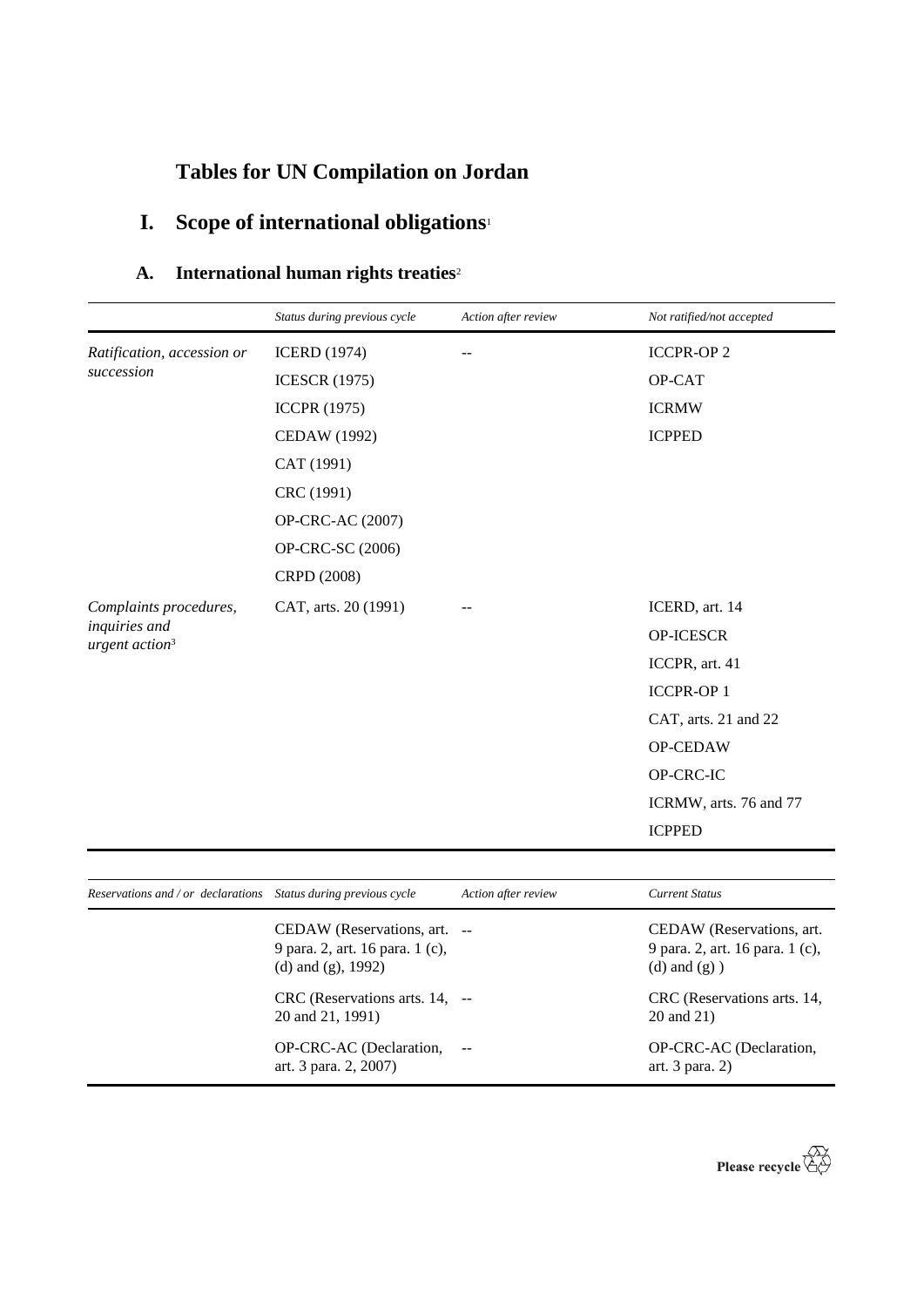|                                          | Status during previous cycle                                                             | Action after review           | Not ratified                                                  |
|------------------------------------------|------------------------------------------------------------------------------------------|-------------------------------|---------------------------------------------------------------|
| Ratification, accession or<br>succession | Convention on the<br>Prevention and Punishment<br>of the Crime of Genocide               | Palermo Protocol <sup>4</sup> | <b>ILO Conventions Nos. 169</b><br>and 189 <sup>5</sup>       |
|                                          | Geneva Conventions of 12<br>August 1949 and Additional<br>Protocols thereto <sup>6</sup> |                               | Additional Protocol III to<br>the 1949 Geneva<br>Conventions  |
|                                          | Rome Statute of the<br>International Criminal Court                                      |                               |                                                               |
|                                          | <b>ILO</b> fundamental<br>Conventions, except No. 87 <sup>7</sup>                        |                               | <b>ILO Convention No.87</b>                                   |
|                                          | Convention against<br>Discrimination in Education                                        |                               | Conventions on refugees<br>and stateless persons <sup>8</sup> |

### **B. Other main relevant international instruments**

## **II. Cooperation with human rights mechanisms and bodies**

## A. Cooperation with treaty bodies<sup>9</sup>

| Treaty body         | Concluding observations<br>included in previous review | Latest report submitted<br>since previous review | Latest concluding<br>observations | Reporting status                                               |
|---------------------|--------------------------------------------------------|--------------------------------------------------|-----------------------------------|----------------------------------------------------------------|
| <b>CERD</b>         | March 2012                                             | 2016                                             | December 2017                     | Twentieth first to<br>twentieth third reports<br>due in $2021$ |
| <b>CESCR</b>        |                                                        |                                                  |                                   | Third report overdue<br>since 2003                             |
| <b>HR</b> Committee | October 2010                                           | 2016                                             | November 2017                     | Sixth report due in<br>2022                                    |
| <b>CEDAW</b>        | February 2012                                          | 2015                                             | February 2017                     | Seventh report due in<br>2021                                  |
| <b>CAT</b>          | April 2010                                             | 2014                                             | December 2015                     | Fourth report due in<br>2019                                   |
| <b>CRC</b>          |                                                        | 2012/2011 (OP-CRC-<br>AC; OP-CRC-SC);            | June 2014                         | Sixth report due in<br>2019                                    |
| <b>CRPD</b>         | --                                                     | 2012                                             | April 2017                        | Second, third and<br>fourth reports due in<br>2022             |

### **Reporting status**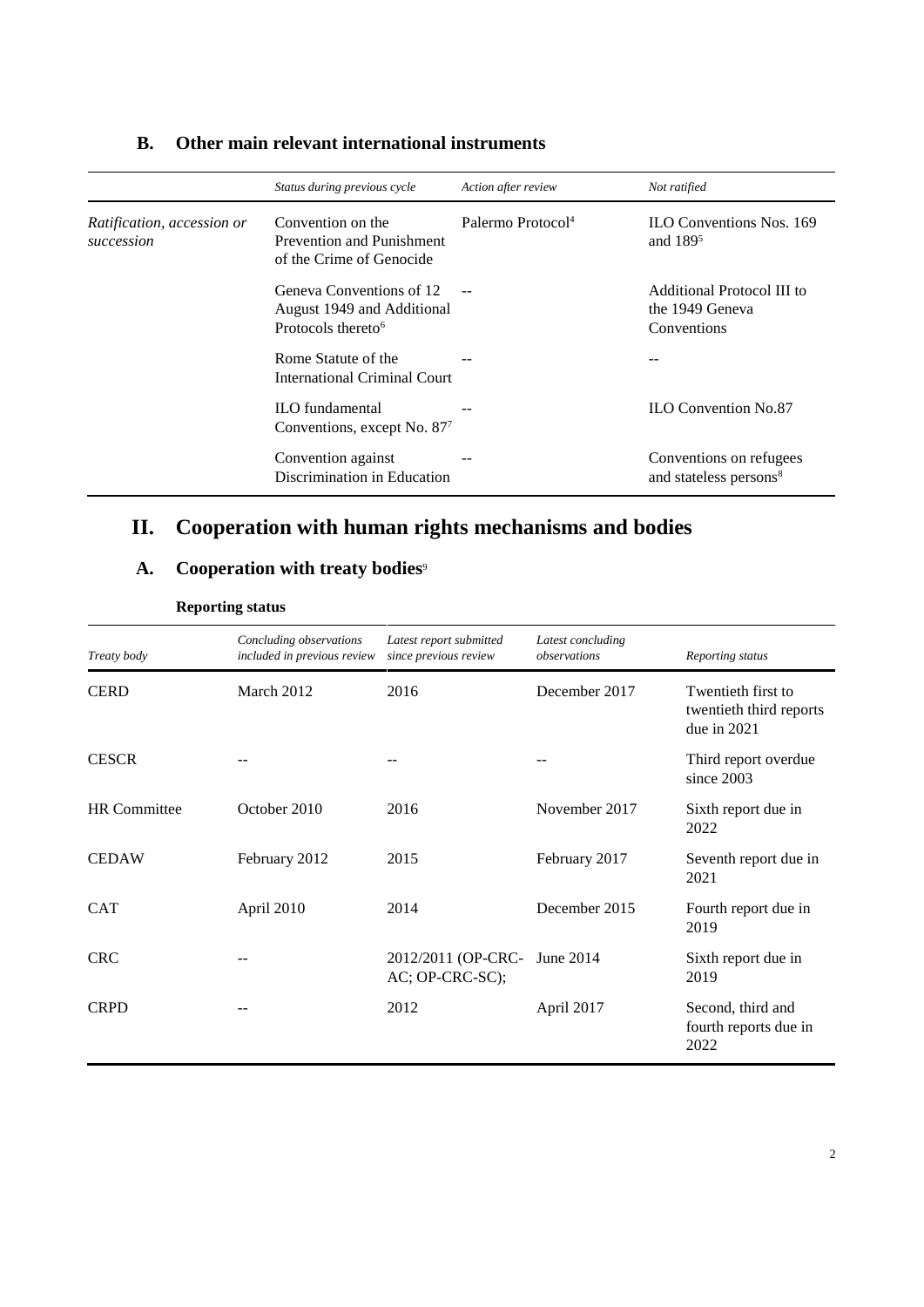| Treaty body         | Due in | Subject matter                                                                                                                                                                                                                                | Submitted |
|---------------------|--------|-----------------------------------------------------------------------------------------------------------------------------------------------------------------------------------------------------------------------------------------------|-----------|
| <b>CERD</b>         | 2018   | Prohibition of racial<br>discrimination; Situation of<br>persons of Palestinian<br>origin. <sup>10</sup>                                                                                                                                      |           |
| <b>HR</b> Committee | 2019   | Violence against women,<br>including domestic<br>violence; Right to life,<br>liberty and security of<br>persons and humane<br>treatment of persons<br>deprived of their liberty;<br>Refugees and non-<br>refoulment. <sup>11</sup>            |           |
| <b>CEDAW</b>        | 2019   | National machinery for the<br>advancement of women;<br>Criminal Code<br>discriminatory provisions<br>on gender-based violence<br>against women;<br>Amendment of the Crime<br>Prevention Act; Arbitrary<br>"protective custody". <sup>12</sup> |           |
| <b>CAT</b>          | 2016   | Fundamental legal<br>safeguards; Administrative<br>detention; Abolishment of<br>special courts; Coerced<br>Confessions. <sup>13</sup>                                                                                                         | $-14$     |
| <b>CRPD</b>         | 2018   | Violence against children<br>with disabilities; Protecting<br>the integrity of the person. <sup>15</sup>                                                                                                                                      |           |

### **Responses to specific follow-up requests from concluding observations**

## **B. Cooperation with special procedures**<sup>16</sup>

|                               | Status during previous cycle | Current status                       |
|-------------------------------|------------------------------|--------------------------------------|
| Standing invitations          | Yes                          | Yes                                  |
| Visits undertaken             | Torture                      | Freedom of Religion                  |
|                               | Violence Against Women       | Water and Sanitation                 |
|                               |                              | Traffic                              |
| Visits agreed to in principle | --                           | Minority issues                      |
| <i>Visits requested</i>       | --                           | Freedom of Expression<br>Mercenaries |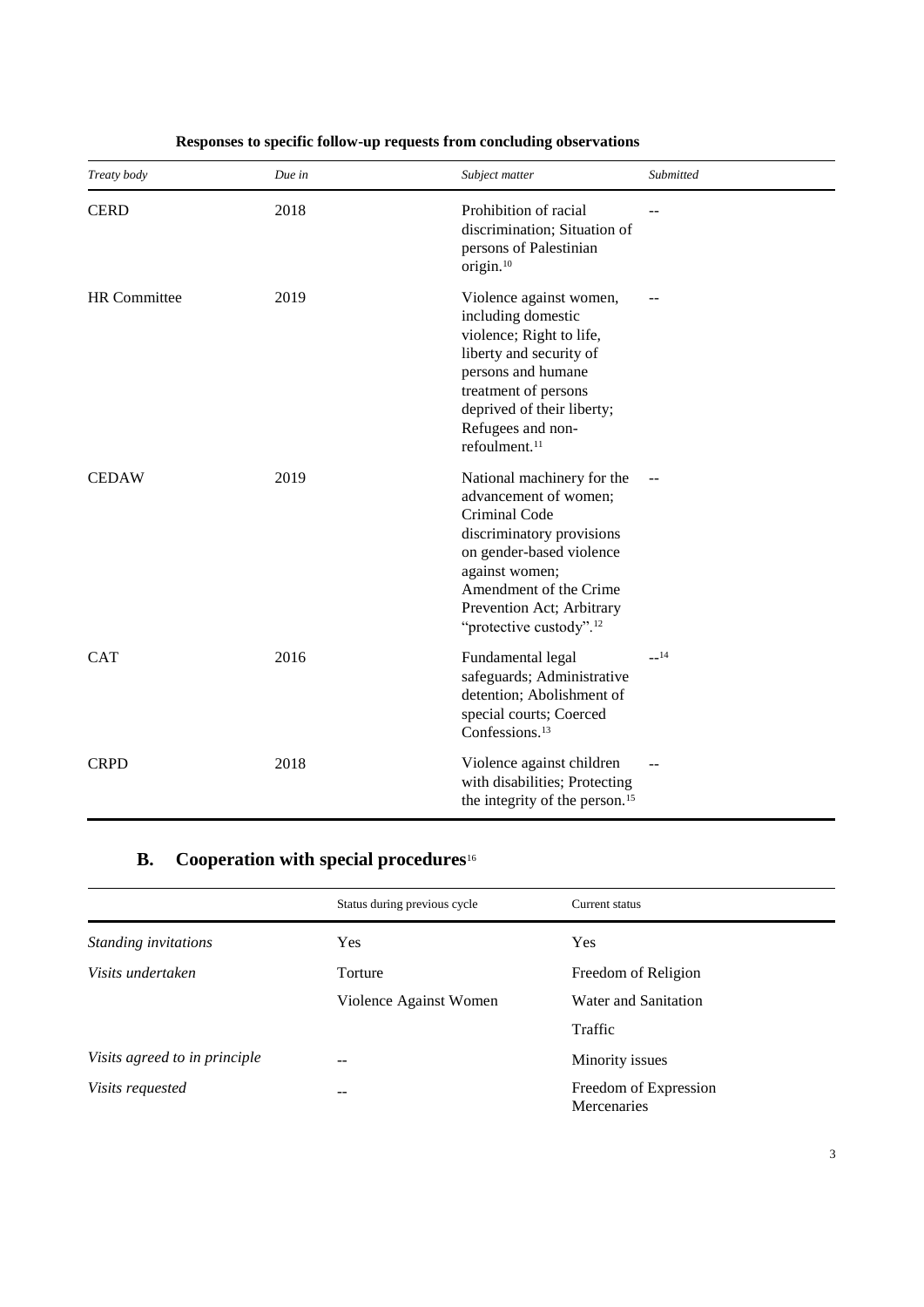|                                                         |                                                                                                                 | Housing<br>Human Rights and Counter terrorism<br>Minority issues<br>Freedom of Assembly<br>Independence of Judges |
|---------------------------------------------------------|-----------------------------------------------------------------------------------------------------------------|-------------------------------------------------------------------------------------------------------------------|
| Responses to letters of<br>allegation and urgent appeal | During the period under review 10<br>communications were sent. The<br>Government replied to 4<br>communications |                                                                                                                   |
| Follow-up reports and missions                          | Summary executions                                                                                              |                                                                                                                   |

## **C. Status of national human rights institutions**<sup>17</sup>

| National human rights institution | Status during previous cycle | Status during present cycle <sup>18</sup> |
|-----------------------------------|------------------------------|-------------------------------------------|
| National Centre for Human Rights  |                              |                                           |

### *Notes*

- <sup>1</sup> Unless indicated otherwise, the status of ratification of instruments listed in the table may be found on the official website of the United Nations Treaty Collection database, Office of Legal Affairs of the United Nations Secretariat, http://treaties.un.org/. Please also refer to the United Nations compilation on Jordan from the previous cycle (A/HRC/WG.6/17/JOR/2).
- <sup>2</sup> The following abbreviations have been used in the universal periodic review document:

| <b>ICERD</b>     | International Convention on the Elimination of All Forms of     |
|------------------|-----------------------------------------------------------------|
|                  | Racial Discrimination;                                          |
| <b>ICESCR</b>    | International Covenant on Economic, Social and Cultural         |
|                  | Rights;                                                         |
| <b>OP-ICESCR</b> | Optional Protocol to ICESCR;                                    |
| <b>ICCPR</b>     | International Covenant on Civil and Political Rights;           |
| <b>ICCPR-OP1</b> | <b>Optional Protocol to ICCPR;</b>                              |
| <b>ICCPR-OP2</b> | Second Optional Protocol to ICCPR, aiming at the abolition of   |
|                  | the death penalty;                                              |
| <b>CEDAW</b>     | Convention on the Elimination of All Forms of Discrimination    |
|                  | against Women;                                                  |
| <b>OP-CEDAW</b>  | Optional Protocol to CEDAW;                                     |
| <b>CAT</b>       | Convention against Torture and Other Cruel, Inhuman or          |
|                  | Degrading Treatment or Punishment;                              |
| OP-CAT           | Optional Protocol to CAT;                                       |
| <b>CRC</b>       | Convention on the Rights of the Child;                          |
| OP-CRC-AC        | Optional Protocol to CRC on the involvement of children in      |
|                  | armed conflict:                                                 |
| OP-CRC-SC        | Optional Protocol to CRC on the sale of children, child         |
|                  | prostitution and child pornography;                             |
| OP-CRC-IC        | Optional Protocol to CRC on a communications procedure;         |
| <b>ICRMW</b>     | International Convention on the Protection of the Rights of All |
|                  | Migrant Workers and Members of Their Families;                  |
| <b>CRPD</b>      | Convention on the Rights of Persons with Disabilities;          |
| <b>OP-CRPD</b>   | Optional Protocol to CRPD;                                      |
| <b>ICPPED</b>    | International Convention for the Protection of All Persons      |
|                  |                                                                 |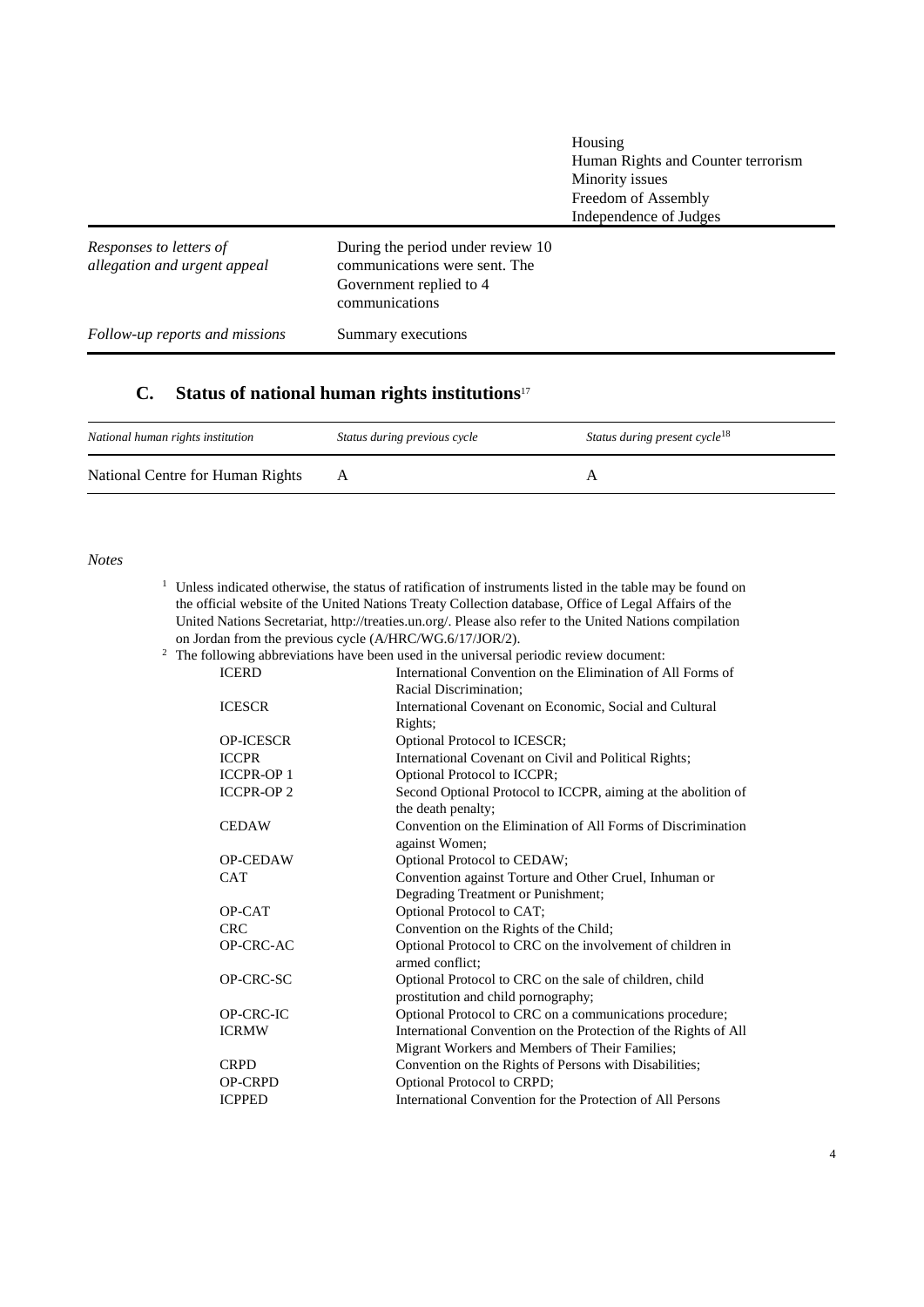#### from Enforced Disappearance.

- <sup>3</sup> Individual complaints: ICCPR-OP 1, art. 1; OP-CEDAW, art. 1; OP-CRPD, art. 1; OP-ICESCR, art. 1; OP-CRC-IC, art. 5; ICERD, art. 14; CAT, art. 22; ICRMW, art. 77; and ICPPED, art. 31. Inquiry procedure: OP-CEDAW, art. 8; CAT, art. 20; ICPPED, art. 33; OP-CRPD, art. 6; OP-ICESCR, art. 11; and OP-CRC-IC, art. 13. Inter-State complaints: ICCPR, art. 41; ICERD, art. 11; ICRMW, art. 76; ICPPED, art. 32; CAT, art. 21; OP-ICESCR, art. 10; and OP-CRC-IC, art. 12. Urgent action: ICPPED, art. 30.
- <sup>4</sup> Protocol to Prevent, Suppress and Punish Trafficking in Persons, Especially Women and Children, supplementing the United Nations Convention against Transnational Organized Crime.
- <sup>5</sup> ILO Indigenous and Tribal Peoples Convention, 1989 (No. 169) and Domestic Workers Convention, 2011 (No. 189).
- <sup>6</sup> Geneva Convention for the Amelioration of the Condition of the Wounded and Sick in Armed Forces in the Field (First Convention); Geneva Convention for the Amelioration of the Condition of Wounded, Sick and Shipwrecked Members of Armed Forces at Sea (Second Convention); Geneva Convention relative to the Treatment of Prisoners of War (Third Convention); Geneva Convention relative to the Protection of Civilian Persons in Time of War (Fourth Convention); Protocol Additional to the Geneva Conventions of 12 August 1949, and relating to the Protection of Victims of International Armed Conflicts (Protocol I); Protocol Additional to the Geneva Conventions of 12 August 1949, and relating to the Protection of Victims of Non-International Armed Conflicts (Protocol II); For the official status of ratifications, see Federal Department of Foreign Affairs of Switzerland, at https://www.dfae.admin.ch/eda/fr/dfae/politique-exterieure/droit-internationalpublic/traites-internationaux/depositaire/protection-des-victimes-de-la-guerre.html
- 7 International Labour Organization Convention No. 29 concerning Forced or Compulsory Labour; Convention No. 105 concerning the Abolition of Forced Labour; Convention No. 87 concerning Freedom of Association and Protection of the Right to Organise; Convention No. 98 concerning the Application of the Principles of the Right to Organise and to Bargain Collectively; Convention No. 100 concerning Equal Remuneration for Men and Women Workers for Work of Equal Value; Convention No. 111 concerning Discrimination in Respect of Employment and Occupation; Convention No. 138 concerning Minimum Age for Admission to Employment; Convention No. 182 concerning the Prohibition and Immediate Action for the Elimination of the Worst Forms of Child Labour.
- 8 1951 Convention relating to the Status of Refugees and its 1967 Protocol, 1954 Convention relating to the Status of Stateless Persons, and 1961 Convention on the Reduction of Statelessness.
- <sup>9</sup> The following abbreviations have been used in the present document:

| <b>CERD</b>                     | Committee on the Elimination of Racial Discrimination;   |
|---------------------------------|----------------------------------------------------------|
| <b>CESCR</b>                    | Committee on Economic, Social and Cultural Rights;       |
| <b>HR</b> Committee             | Human Rights Committee;                                  |
| <b>CEDAW</b>                    | Committee on the Elimination of Discrimination against   |
|                                 | Women:                                                   |
| <b>CAT</b>                      | Committee against Torture;                               |
| <b>CRC</b>                      | Committee on the Rights of the Child;                    |
| <b>CMW</b>                      | Committee on the Protection of the Rights of All Migrant |
|                                 | Workers and Members of Their Families:                   |
| <b>CRPD</b>                     | Committee on the Rights of Persons with Disabilities;    |
| <b>CED</b>                      | Committee on Enforced Disappearances;                    |
| <b>SPT</b>                      | Subcommittee on Prevention of Torture.                   |
| $\Omega/C/LOD/CO/19.20$ nore 25 |                                                          |

- <sup>10</sup> CERD/C/JOR/CO/18-20, para. 35.
- <sup>11</sup> CCPR/C/JOR/CO/5, para. 37.
- <sup>12</sup> CEDAW/C/JOR/CO/6, para. 63.
- <sup>13</sup> CAT/C/JOR/CO/3, para. 51.
- <sup>14</sup> Reminder in a form of a letter dated 12 May, 2017 sent from the Committee against Torture to the Permanent Mission of Jordan, available at http://tbinternet.ohchr.org/Treaties/CAT/Shared%20Documents/JOR/INT\_CAT\_FUL\_JOR\_27469\_E .pdf
- <sup>15</sup> CRPD/C/JOR/CO/1, para. 65.